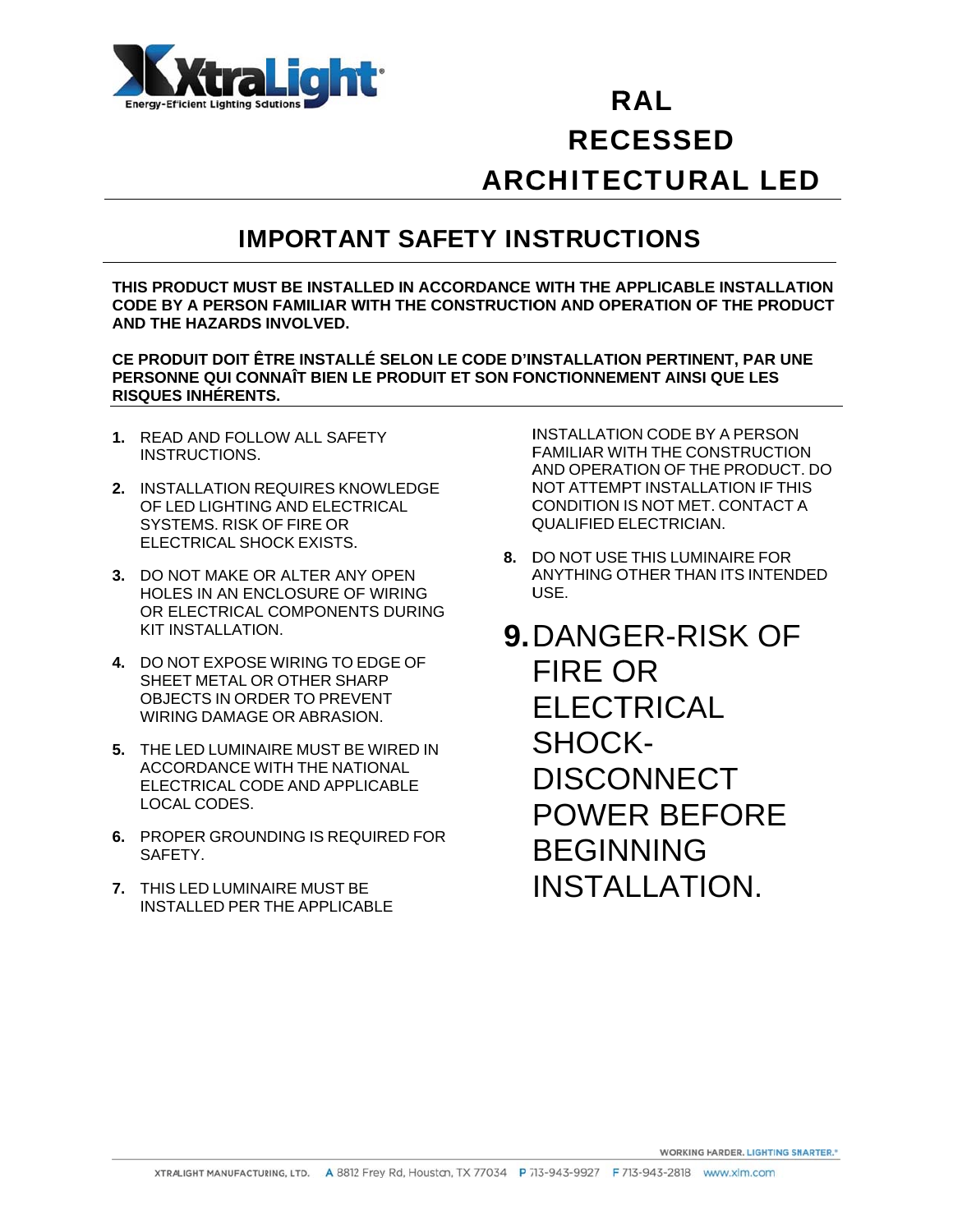



#### **CEILING GRID INSTALLATION**

#### Verify that the electrical power to the junction box is in the OFF position.

1. Lift fixture into grid opening and bend out earthquake clips as shown. (Fig 1)

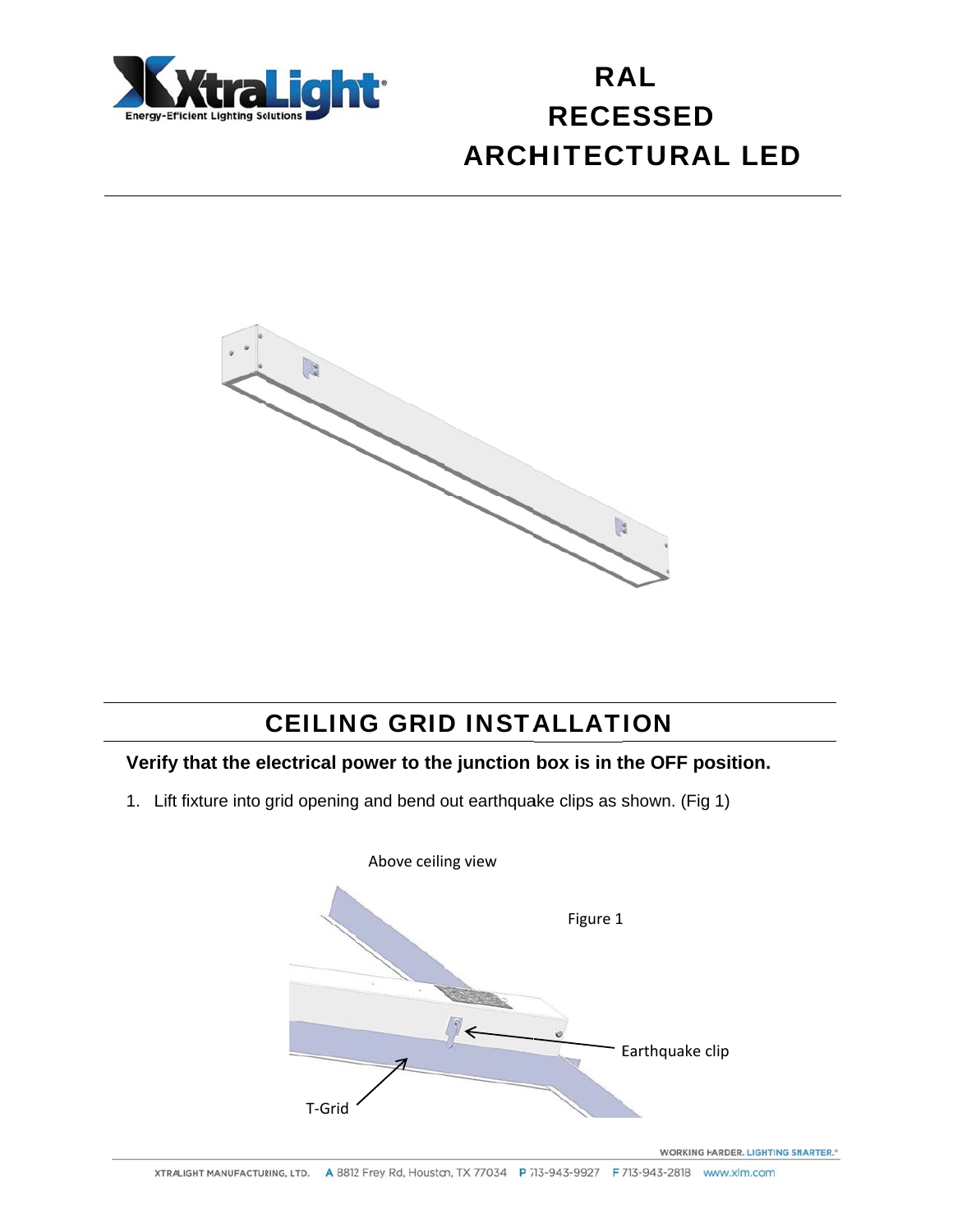

2. Remove electrical access plate screw and remove access plate. (Fig 2)



3. Remove knockout from access plate, connect power. Reinstall access plate and energize fixture.

Note: For access to LED components lift lens as shown to remove. (Fig 3)



**WORKING HARDER. LIGHTING SNARTER.\***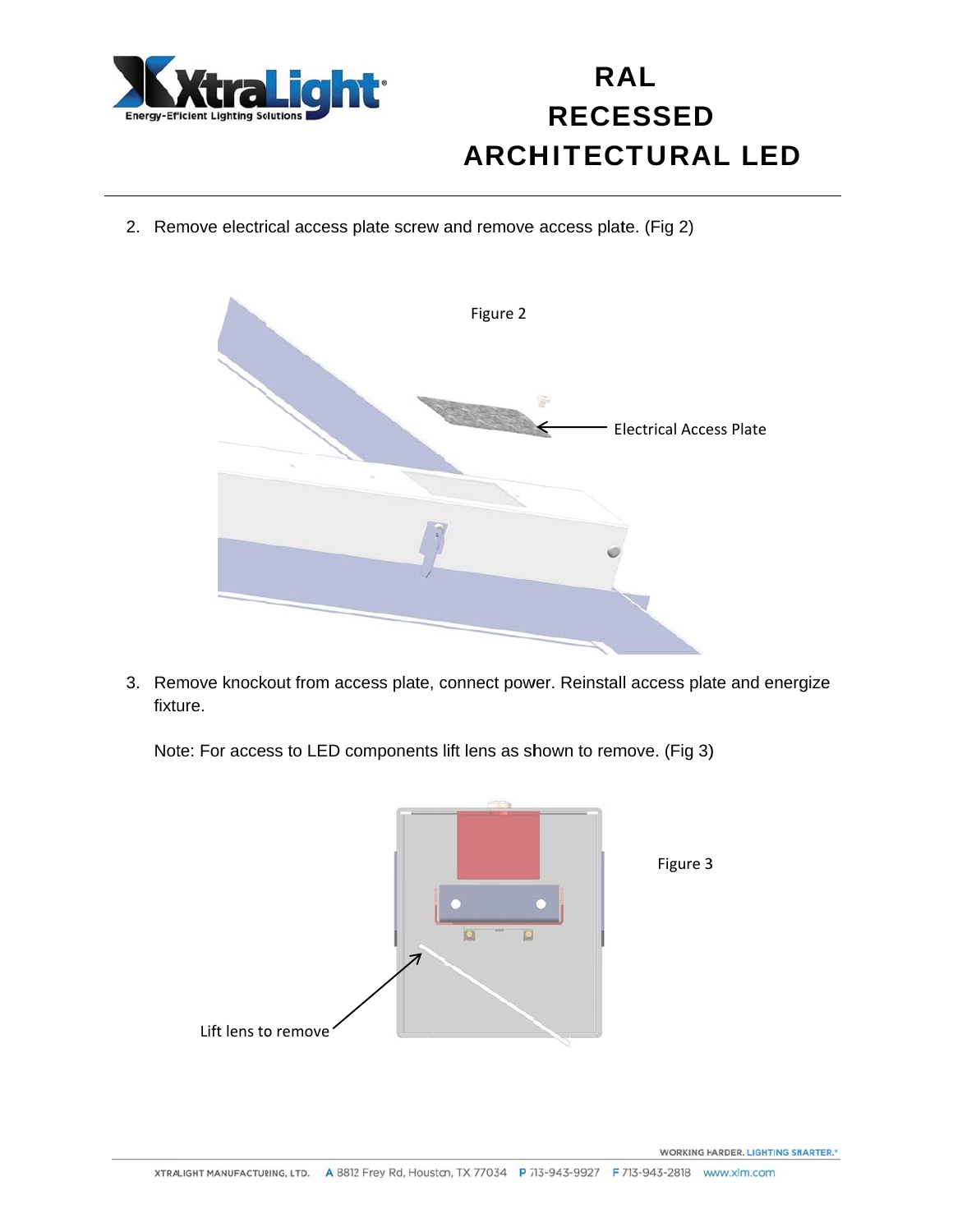#### **HARD CEILING INSTALLATION**



1. Remove lens. (Fig 4)



2. Remove access plate screw and access plate. Connect supply power. Reinstall access plat te. (Fig 5)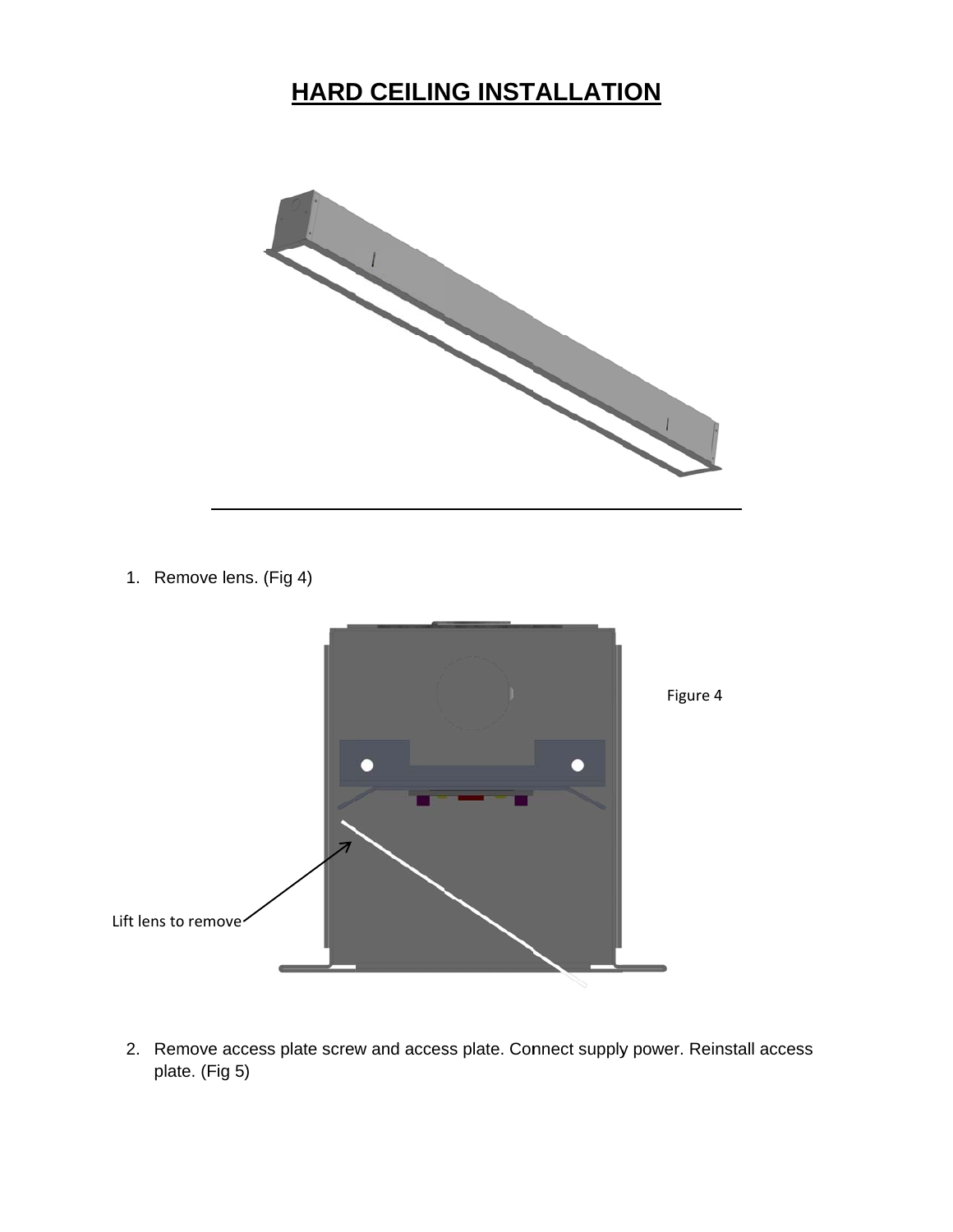



3. Lift fixture into ceiling opening and secure with framing screws (not included) in 4 places.  $(Fig 6)$ 



4. Reinstall lens, energize power.

**WORKING HARDER. LIGHTING SNARTER.\***